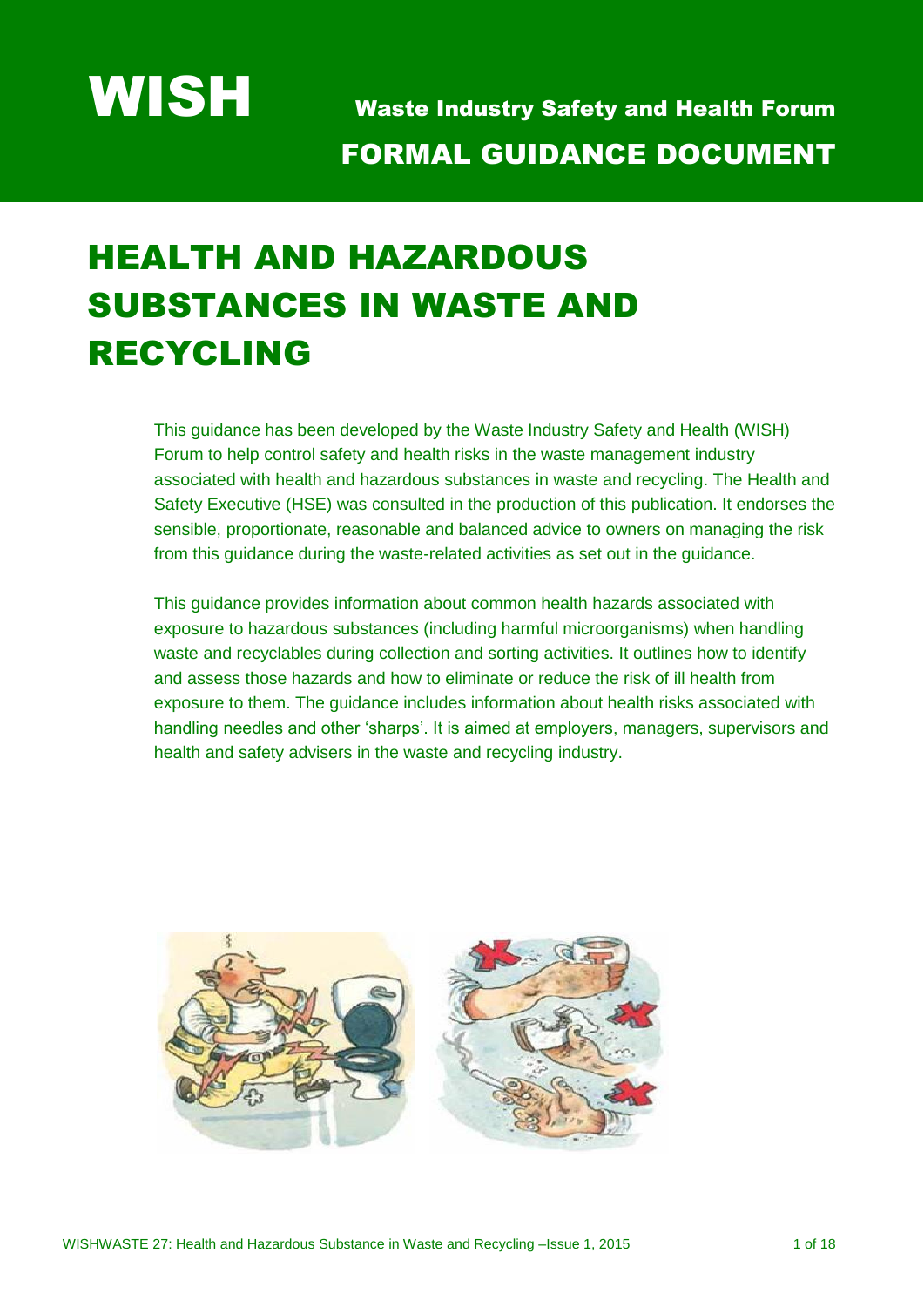# **Contents**

- 1. Introduction
- 2. Health risks from hazardous substances
	- a. Hazardous substances
	- b. Routes of exposure
	- c. Managing the risk
- 3. Routine control measures
	- a. Information, instruction, training and supervision
	- b. Personal hygiene
	- c. First aid
	- d. Health surveillance
	- e. Reporting occupational diseases and incidents
	- f. Worker consultation and engagement
- 4. Specific control measures
	- a. Skin diseases
	- b. Chemical hazards
	- c. Biological hazards
- 5. Managing the risk of infection from needle stick and 'sharps' injuries
	- a. Risk of infection
	- b. Control measures
- 6. References and further reading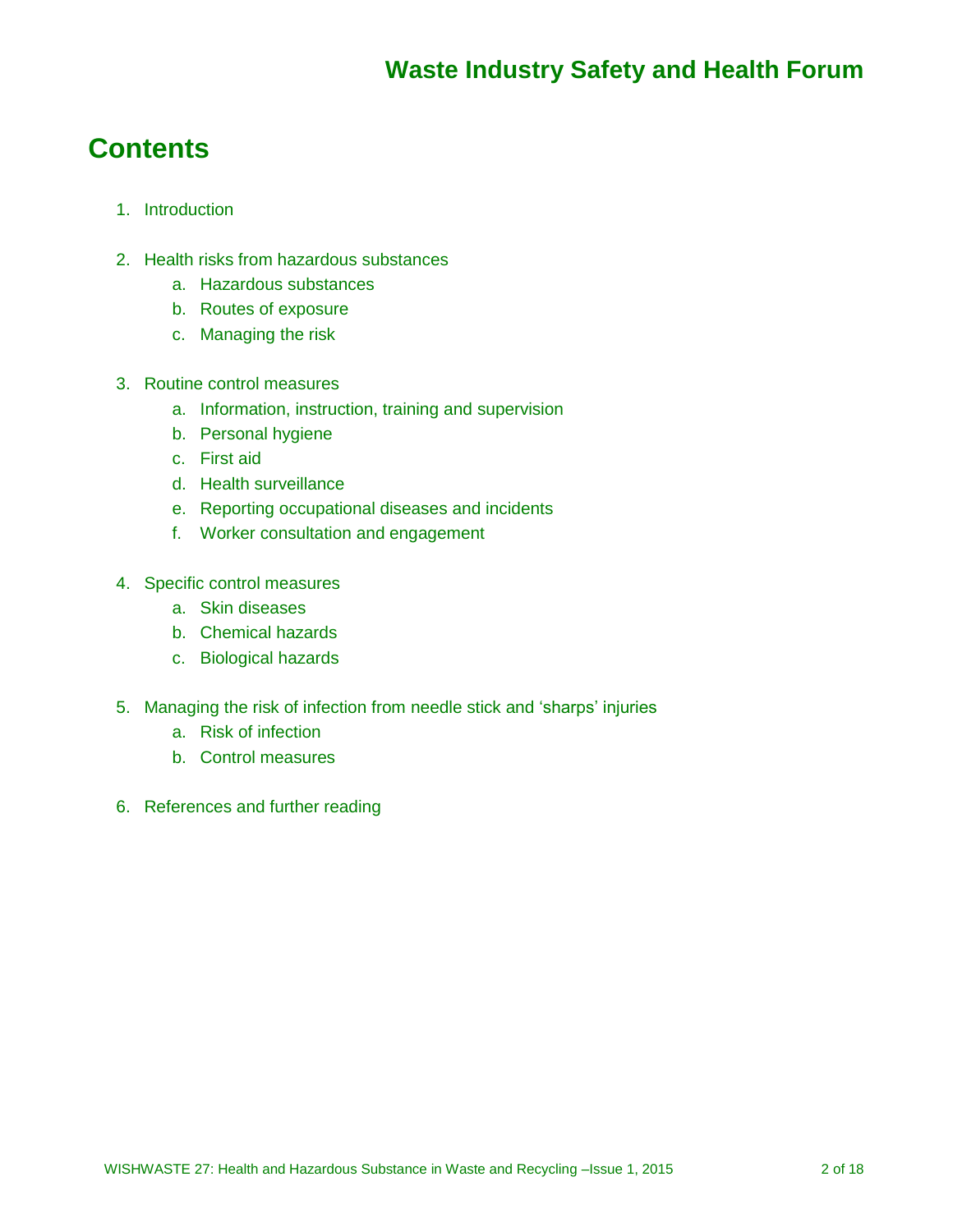# **1. Introduction**

The guidance aims to help employers remove or reduce the risk of ill health associated with exposure to hazardous substances (including harmful microorganisms, eg bacteria, viruses, fungi and parasites) when handling waste and recyclables during collection and sorting activities. It covers the health risks associated with handling needles and other 'sharps'.

The guidance is aimed at employers, managers, supervisors and health and safety advisers in the waste and recycling industry. It may also be used to support the health pocket card *Stay clean – stay healthy* which provides waste and recycling workers with basic health information. The guidance does not aim to be comprehensive. For example, it does not cover health issues associated with asbestos, noise and manual handling. Nor does it cover health issues during onward processing activities. See HSE's waste website at [www.hse.gov.uk/waste](http://www.hse.gov.uk/waste) for more information on these.

# **2. Health risks from hazardous substances**

### **2.1 Hazardous substances**

Harmful substances that may be encountered collecting and sorting waste/recyclables include:

- Chemicals such as:
	- Pesticides
	- Garden products
	- Car batteries
	- Bleach
	- Paint
	- Varnishes
	- Cleaning products
- Biological agents associated with:
	- Human waste (eg faeces present in nappies, incontinence pads and stoma bags)
	- Green waste
	- Food waste
	- Animal infestations (such as rodents)
	- Dead animal carcasses
	- Animal waste (inc straw and hay) produced from domestic pet litter trays, hutches etc
	- Used needles/syringes and drugs/sex litter (such as condoms)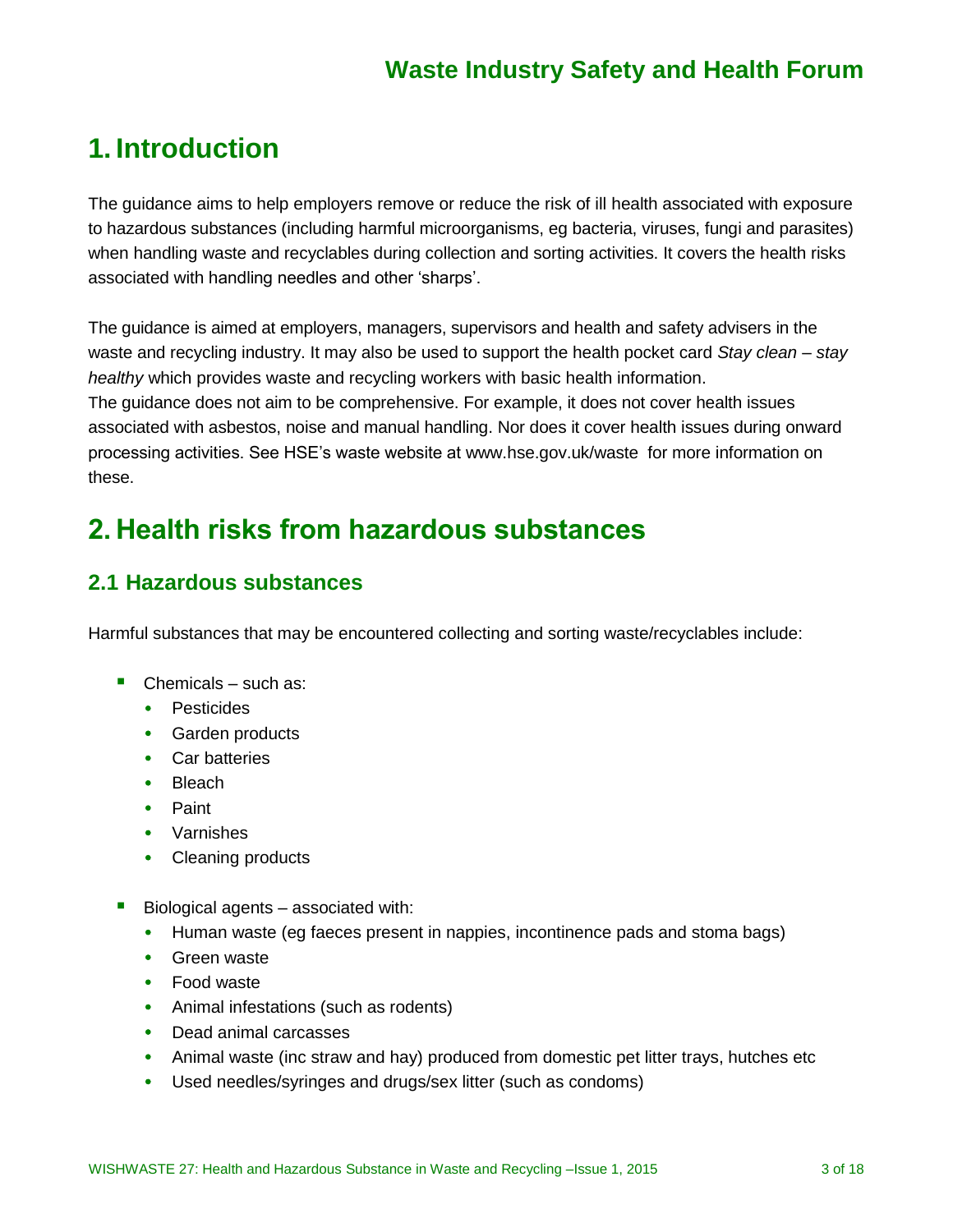### **2.2 Routes of exposure**

Ill health from potentially hazardous substances or microorganisms, during collection and sorting activities, can occur via the following routes:

- Skin contact, especially through cuts/abrasions or contact with the eye's mucus membrane
- Skin penetration through sharps injuries
- **Ingestion through hand-to-mouth contact (usually when eating, drinking or smoking)**
- **Breathing in infectious aerosols/droplets from the air**

Sharp items, such as broken glass and tin cans, may increase the risk of exposure.

### **2.3 Managing the risk**

Every year, thousands of workers are made ill after exposure to harmful microorganisms or other hazardous substances. Employers are responsible for taking effective measures to control exposure and protect health. The Control of Substances Hazardous to Health Regulations 2002 (COSHH 2002) contains the main relevant legal requirements. Requirements include assessing the risk from harmful substances and preventing or controlling exposure to them.

This means employers should consider how employees (and others) may be exposed to harmful substances or microorganisms and decide whether they are doing enough to prevent this happening. Employers should always try to prevent exposure at source. For example, consider working with other agencies to reduce the risk at source by promoting/ providing:

- Needle return schemes
- **Guidance for householders on how to present waste and recyclables**
- Dog faeces bins
- Hazardous waste return schemes etc

If exposure cannot be prevented, put suitable measures in place to control it adequately.

Most risks are eliminated or reduced by simple control measures, but there are some activities where immunisation may also be needed. More information about infections at work can be found at [www.hse.gov.uk/biosafety/infection.htm.](http://www.hse.gov.uk/biosafety/infection.htm.5)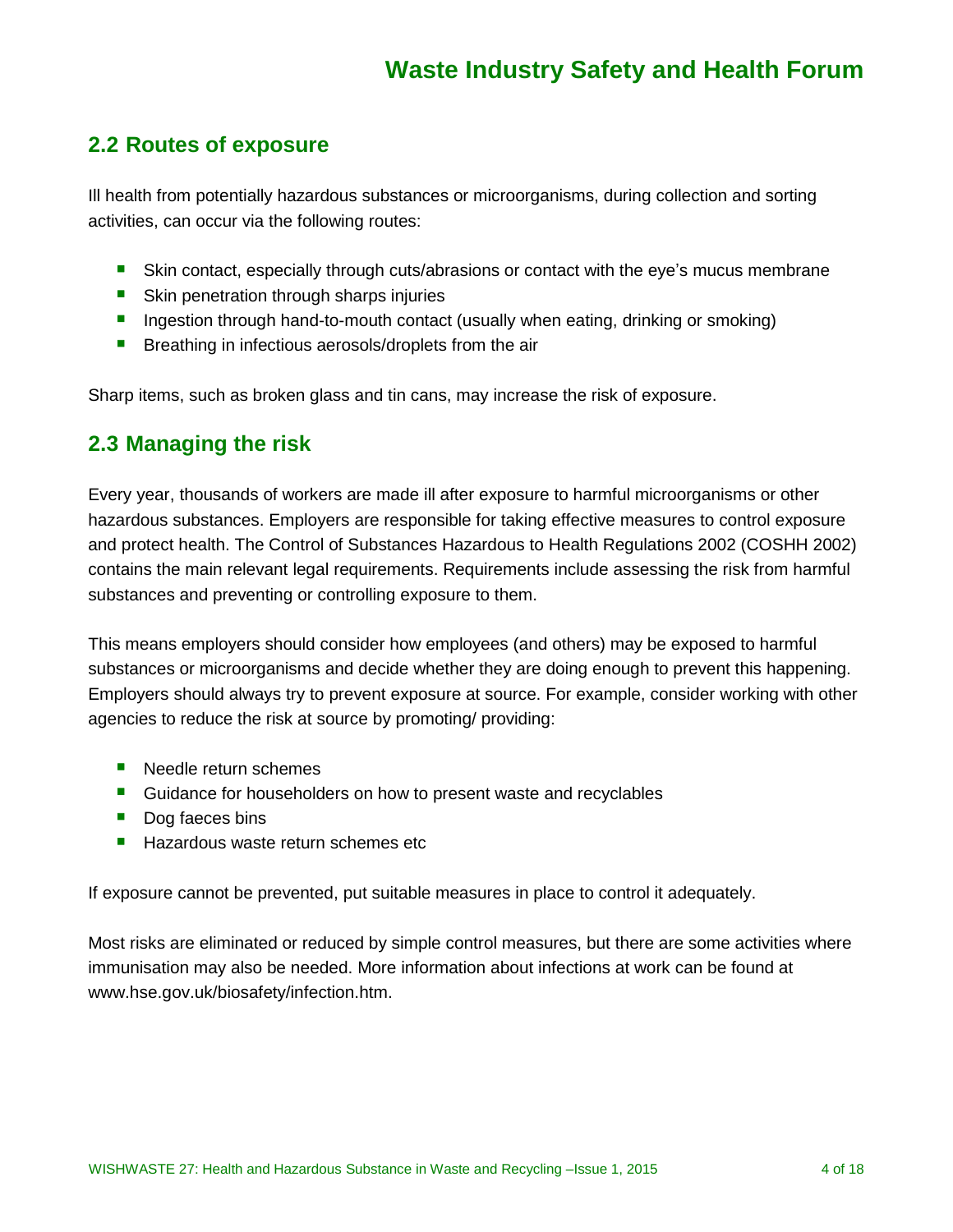COSHH requires employers to take the following general steps to assess and manage the risk of ill health by preventing or reducing workers exposure to hazardous substances:

- **Find out what the health hazards are from harmful substances and microorganisms**
- $\blacksquare$  Identify who might be harmed and how
- Decide how to prevent or reduce that harm
- **Implement appropriate control measures**
- Make sure those control measures are used and kept in good order
- **Monitor and review the risk assessment regularly, or if there is a significant change**

There is more information on assessing health risks in accordance with COSHH at [www.hse.gov.uk/coshh/index.htm](http://www.hse.gov.uk/coshh/index.htm) .

# **3. Routine control measures**

Employers should provide and maintain the following general control measures, adapted as appropriate to local circumstances.

### **3.1 Information, instruction, training and supervision**

All employees need to know how to work safely and without risks to their health. Employers must provide clear instructions, information and adequate training for their employees on: the risks they may face;

- **Measures in place to control the risks**
- Good personal hygiene
- **Procedures for dealing with incidents (eg what to do if there is a spillage, if employees become** contaminated or if they handle contaminated material)
- Reporting arrangements if employees are potentially exposed to a hazardous substance (eg through damage to gloves or another failure of an intended control measure)

There must be adequate supervision to ensure control measures are used and procedures followed. It is particularly important to consider the training needs and supervision of:

- New recruits and trainees
- **P** Young people who are particularly vulnerable to accidents
- **People changing jobs, or taking on new responsibilities**
- **Health and safety representatives, who have particular laws relating to them**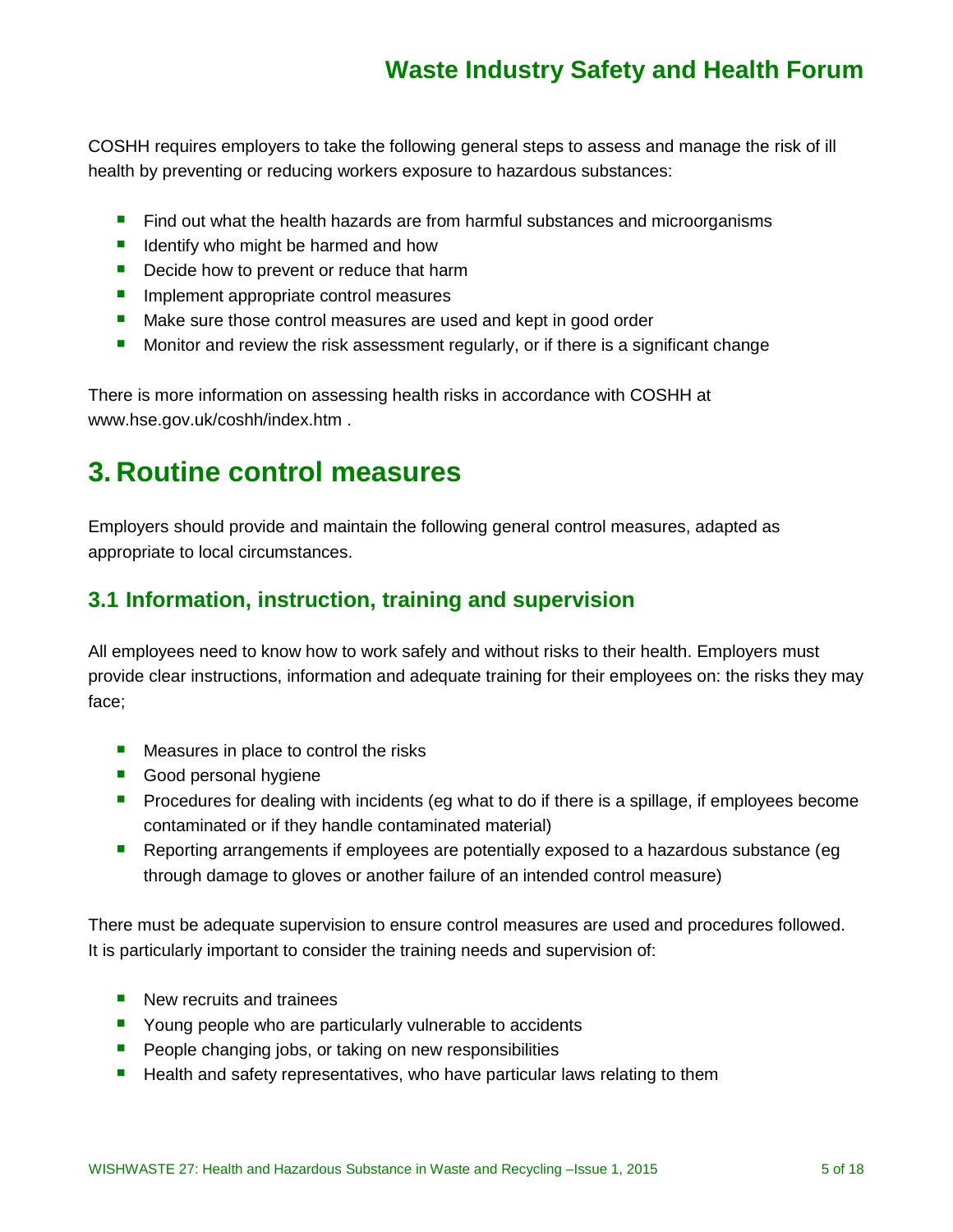Any new worker, including temporary workers, should be properly inducted and trained before they are allowed to begin working. All workers need to be informed/retrained as appropriate when risks and/or control measures are updated, and may need to be reminded periodically. When planning information, instruction and training, bear in mind workers who do not speak English as their first language.

For more specific advice, see HSE s leaflet Health and safety training: A brief guide to employers and the information sheet Health and safety training: Guidelines for the waste management and recycling industry.

### **3.2 Personal hygiene**

A good standard of personal hygiene is essential to prevent ill health. Facilities should be provided for workers to maintain effective hygiene, including:

- **•** Appropriate protective clothing, eg gloves, safety boots and cut-resistant trousers
- At fixed sites, adequate hand-washing facilities (including warm running water, soap towels)
- On collection vehicles, hand wash basins (with soap, warm/cold water provision and towels), hand wipes and hand gels either separately or in combination (as well as in conjunction with other measures, eg provision of personal protective equipment), as appropriate to the activity and risk. Alternative control measures can be used if it can be demonstrated they are the most effective and reliable control options. Factors to consider include:
	- The nature and type of materials being collected
	- The potential level (low/medium/high) and frequency of contamination
	- Levels of containment (eg bags, wheelie bins, boxes)
	- Routes of exposure
	- The location of collection activities (eg rural and urban)
	- The hierarchy of controls and specific measures, as well as principles of good practice (as outlined in COSHH 2002) such that the control measures adopted are effective, reliable, practicable and workable to control exposure adequately
- Emergency decontamination procedures and arrangements. For example, during collection activities if gross contamination occurs (eg from split bags, contact with animal and human waste, acids, alkalis etc) the provision of hand wipes and/or gels alone is unlikely to be sufficient. Where such circumstances are foreseeable, emergency arrangements should be provided, including for example additional measures to help with cleaning (such as a readily available bulk supply of clean water, identification of locally available welfare facilities etc)
- **Facilities and equipment provided should be kept sufficiently stocked and/or maintained in** good working order
- **Avoid strong or abrasive cleansers that can cause irritant dermatitis**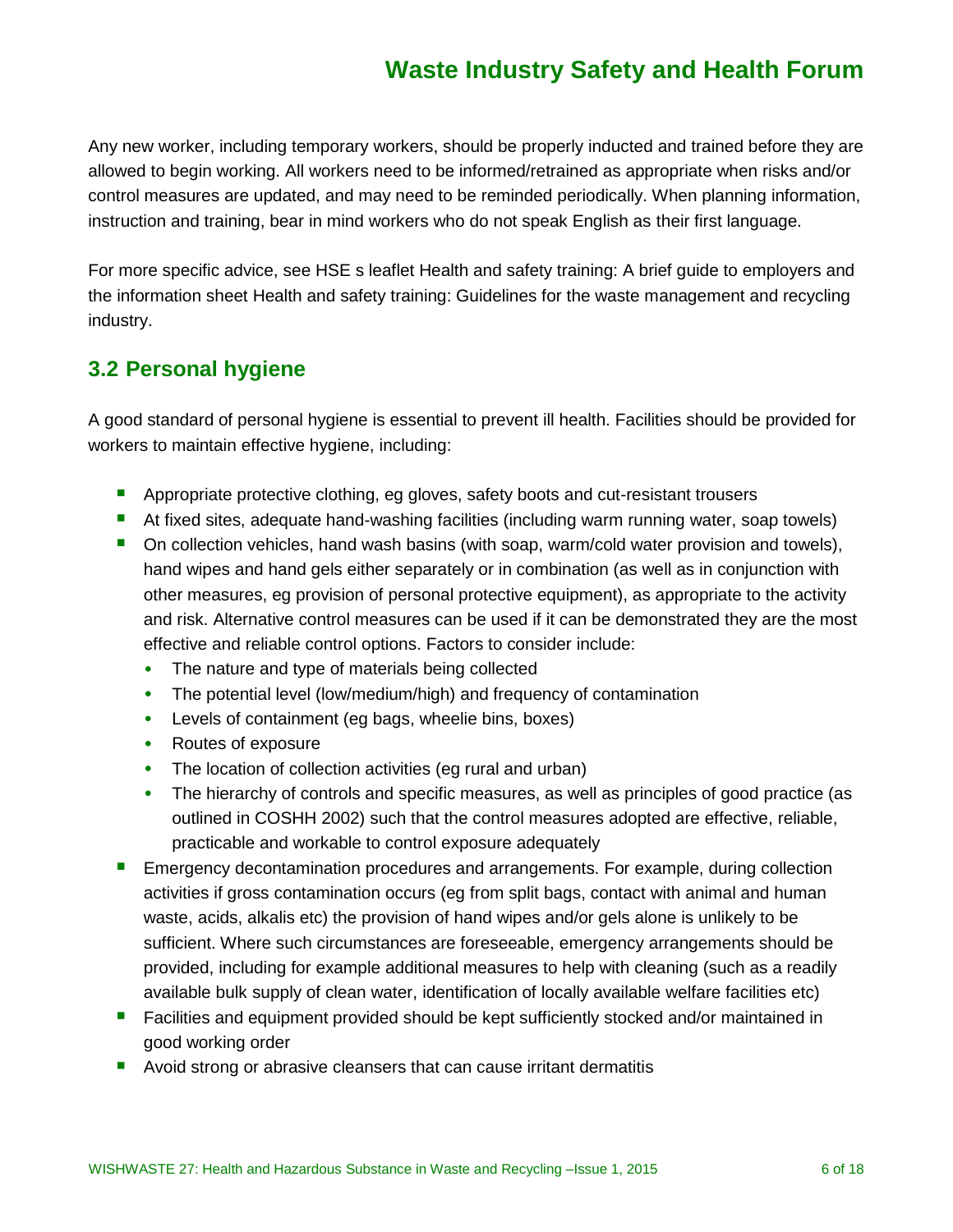Those handling waste and recycling materials should:

- Use the appropriate equipment for the task, eg:
	- Litter-picking tongs
	- Shovels
	- Sharps boxes
	- Containers
	- Ventilation equipment and lighting
- Wear the appropriate protective clothing provided to minimise personal contamination, eg:
	- Gloves
	- Safety boots
	- Cut-resistant trousers
- Clean hands (and arms if necessary):
	- Before eating
	- Before drinking
	- Before smoking
	- Before using the telephone
	- Before taking medication
	- Before inserting contact lenses
	- Before and after wearing gloves
	- Before and after using the toilet
	- And after coming into contact with contaminated material (even if gloves were worn)
- Cover all new and existing cuts and grazes with waterproof dressings and/or gloves before starting work. If cuts and grazes occur, clean them immediately with soap and running water and apply a waterproof dressing
- Take rest breaks away from the main work area (eg in the cab for mobile crews)
- **Avoid hand-to-mouth or hand-to-eye contact**
- Avoid transferring contamination (eg from used gloves) to other objects which may then be touched without protection (eg mobile phones)

### **3.3 First aid**

Employers are responsible for making sure employees receive immediate attention if taken ill or injured at work. Arrangements will depend on the particular circumstances of the workplace and employers need to assess first-aid needs. As a minimum, employers must have:

- A suitably stocked first-aid box
- An appointed person to take charge of first-aid arrangements
- Information for all employees giving details of the first-aid arrangements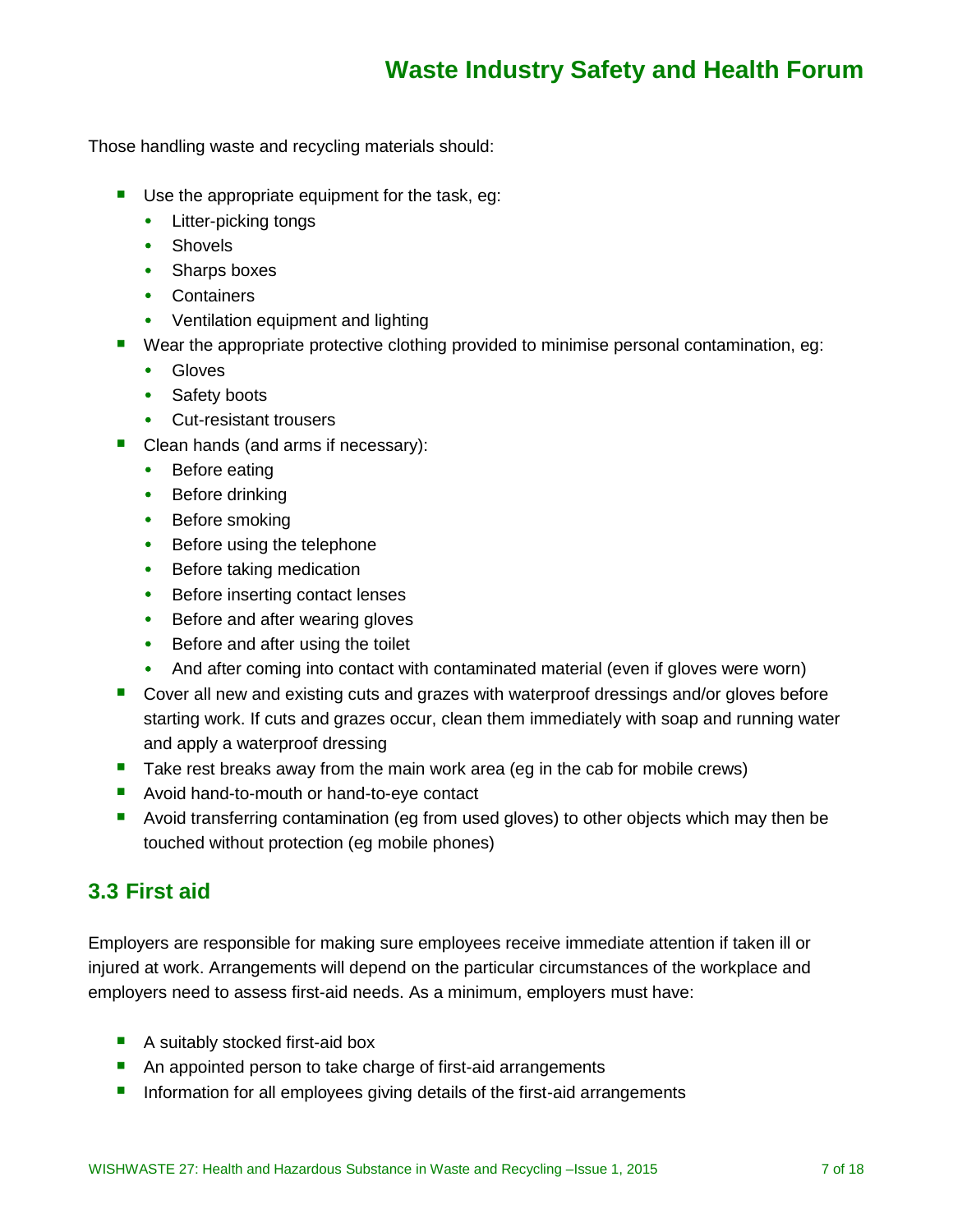These should be available at the point of need (eg on collection vehicles).

Depending on circumstances, a first-aider (ie someone trained by an approved organisation, who holds a qualification in first aid at work or emergency first aid at work) might be appropriate.

There is more guidance on first aid at work at [www.hse.gov.uk/firstaid](http://www.hse.gov.uk/firstaid) .

### **3.4 Health surveillance**

Health surveillance allows early identification of ill health and helps to make sure there is corrective action. Health surveillance may be a legal requirement if employees are exposed to solvents, fumes, dusts, biological agents and other substances hazardous to health.

Relate decisions on the appropriate form and extent of suitable health surveillance to the particular circumstances of exposure (level, frequency and duration) and degree of risk. Employers may need the advice of a competent person, such as an occupational health professional.

Employers will need to review their risk assessments when feedback from health surveillance indicates harmful exposure may be taking place.

Employees and their representatives should be involved at an early stage, so they understand their roles and the purpose of the health surveillance arrangements.

There is more information at [www.hse.gov.uk/health-surveillance/index.htm](http://www.hse.gov.uk/health-surveillance/index.htm) .

### **3.5 Reporting occupational diseases and incidents**

The Reporting of Injuries, Diseases and Dangerous Occurrences Regulations 2013 (RIDDOR), requires specific types of accidents/ incidents and occupational diseases to be reported to the relevant enforcing authority (usually HSE).

Reportable diseases, infections and ill health include:

- Some skin diseases, such as occupational dermatitis
- **Infections such as hepatitis, leptospirosis and tetanus**
- **Blood-borne viruses (BBV) caused by exposure to biological agents, such as blood or body** fluids, or any potentially infective material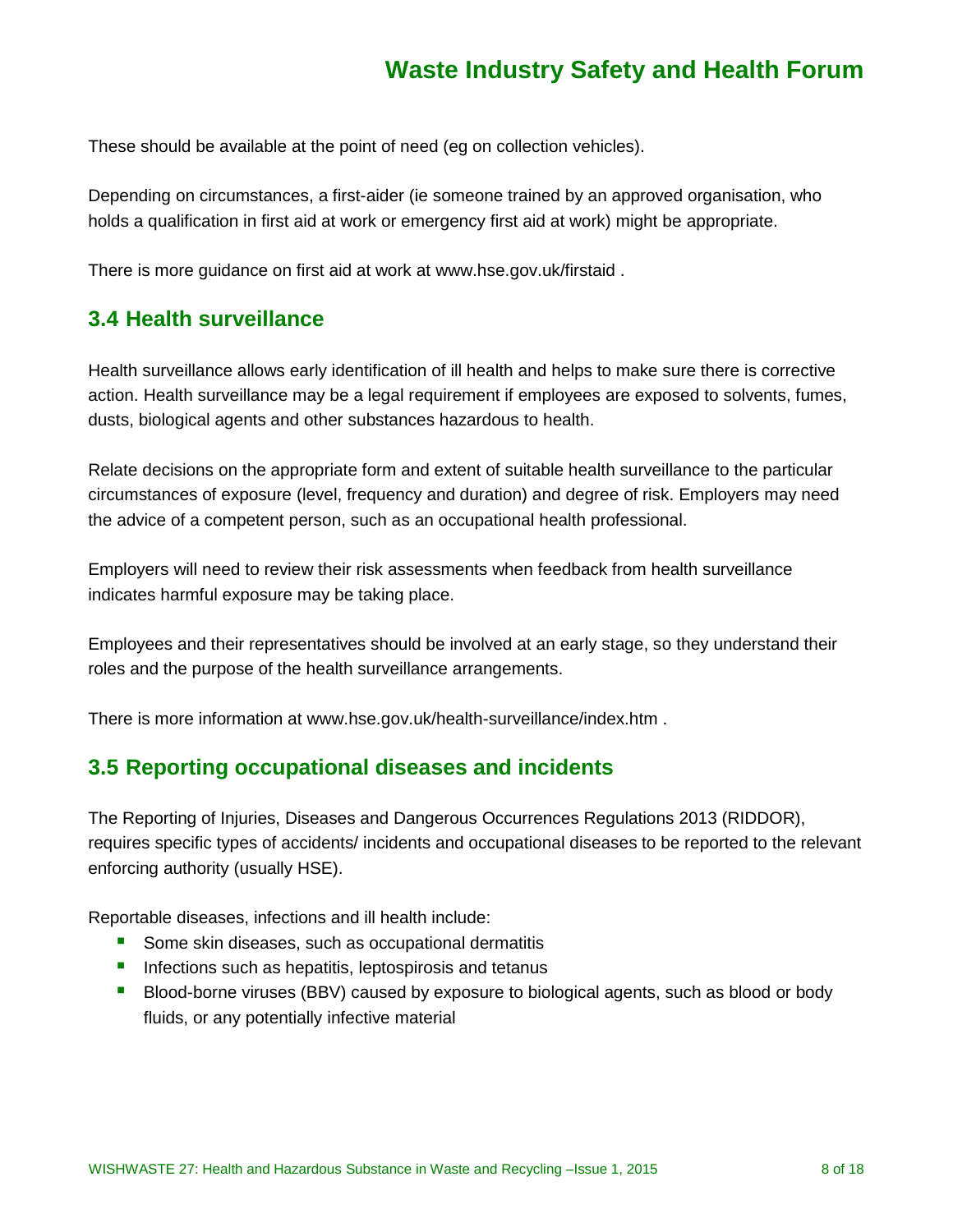A full list of the occupational diseases reportable under RIDDOR can be found at [www.hse.gov.uk/riddor](http://www.hse.gov.uk/riddor) and there is more advice in HSE's leaflet Reporting accidents and incidents at work: A brief guide to the Reporting of Injuries, Diseases and Dangerous Occurrences Regulations.

A needle stick or 'sharps' (eg scalpel blade) injury must be reported: when an employee is injured by a needle stick or 'sharp' known to be contaminated with a blood-borne virus (BBV). This is reportable as a dangerous occurrence;

- When the employee receives a needle stick or sharps injury and a blood-borne virus (BBV) acquired by this route sero-converts (ie the employee tests positive on an antibody test), this is reportable as a disease (see [www.hse.gov.uk/riddor\)](http://www.hse.gov.uk/riddor)
- **If the injury itself leads to a worker being incapacitated for more than seven consecutive days**

### **3.6 Worker consultation and engagement**

Involving and consulting workers is essential to ensure safe working practices in waste and recycling activities. See more information about worker consultation at www.hse.gov.uk/involvement and in the HSE leaflet Consulting employees on health and safety: *A brief guide to the law*.

# **4.Specific control measures**

### **4.1 Skin diseases**

#### **Dermatitis**

Dermatitis is a condition caused by contact with something that irritates the skin or causes an allergic response. Symptoms can include itching, scaling/flaking, rough or dry skin, redness, or weeping. Often workers with a skin complaint find the problem clears up away from work. Employers should provide the following control measures to protect the skin:

- **•** Arrangements (including facilities, training and supervision) to ensure good personal hygiene
- Suitable gloves (selection can be complex, see further guidance in *managing risks from skin exposure at work*)
- **An effective skincare programme to keep the skin moisturised (including mild cleansers, clean** towels and after-work skin creams)
- A system for employees to report symptoms to the employer
- **Information, instruction and training on:** 
	- How to wash any contamination from skin promptly
	- The importance of thoroughly drying hands after washing and before pulling on gloves
	- Reporting any symptoms of dermatitis to a responsible person (eg a supervisor)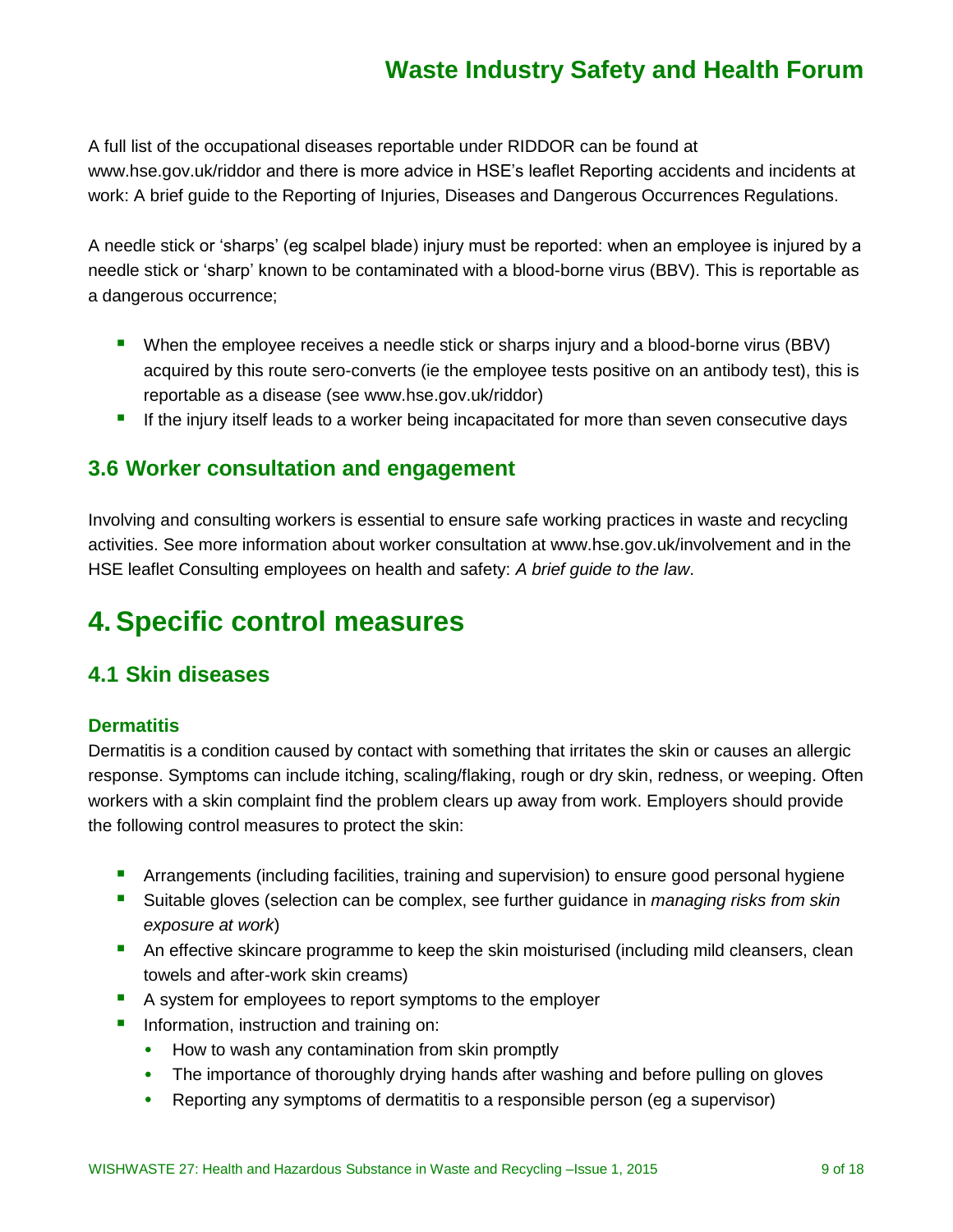If, despite control measures, the risk assessment shows there is a residual risk of dermatitis, put a system of skin checks in place, which could be performed by a responsible person trained by an occupational health professional.

For more information on dermatitis, see HSE s leaflet Preventing contact dermatitis at work and [www.hse.gov.uk/skin.](http://www.hse.gov.uk/skin)

#### **Skin cancer**

Skin cancer is one of most common forms of cancer in the UK. Symptoms include moles or spots changing shape, size, colour or itching or bleeding. Exposure to ultraviolet (UV) radiation from the sun can cause skin damage, including sunburn, blistering and ageing. In the long term, it can lead to skin cancer. Outdoor workers, such as collection operatives, are at risk if their work results in exposure to direct sunlight for long periods. To control such risk, workers should:

- Cover up  $-$  wear hats and long-sleeved shirts
- Stay in the shade whenever possible, especially during breaks
- Use a high-factor sunscreen of at least spf15 on any exposed skin
- **Check skin regularly and see a doctor if they find any moles or spots that are changing in** shape, size or colour, or itching or bleeding, or if they find any new spots, bumps, lumps or skin discolourations which do not heal after 14 days
- **Be provided with drinking water to avoid dehydration**
- **Be provided with information, instruction and training covering the risks and control measures**

See HSE s leaflet Keep your top on: Health risks from working in the sun.

### **4.2 Chemical hazards**

Contact with chemicals, pesticides and insecticide residues are possible through cuts, grazes, or hand-to-mouth contact (eg from garden products, battery acid, cleaning products etc). Control measures include:

- **Wearing personal protective clothing**
- Good personal hygiene
- **Providing information, instruction and training on what to do if there is a spillage, if workers** become contaminated or if they handle. Contaminated material should include:
	- **Emergency decontamination arrangements**
	- Reporting arrangements after exposure to a hazardous substance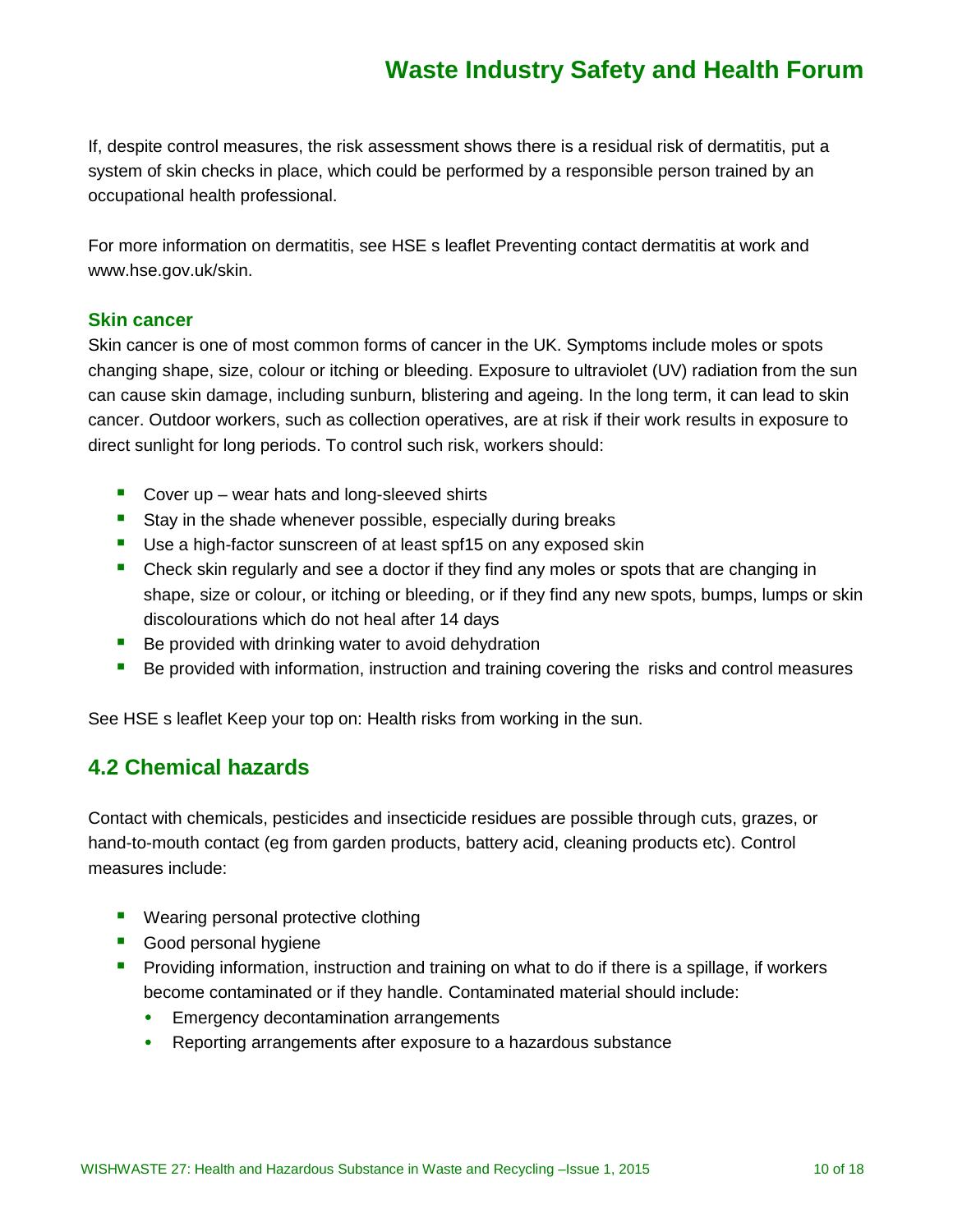### **4.3 Biological hazards**

Biological hazards may be derived from various sources and potentially include viruses, bacteria, fungi and other microorganisms.

#### **Microorganisms naturally present in soil and on vegetation**

There are always bacteria and fungi present in soil and vegetation. These may increase in number the higher the organic matter content, eg rotting food waste. Mostly, these bacteria and fungi pose minimal risk, but it is important to consider the following:

- Tetanus this is caused by the bacterium *Clostridium tetani* which may be present in organicrich soils. Associated with puncture wounds caused by sharp objects, such as wood shards, nails, metal etc, symptoms include exaggerated reflexes, muscle rigidity and uncontrolled muscle spasms (lockjaw). Specific controls include:
	- Removing nails from timber
	- Avoiding walking on waste or recyclable loads and piles
	- Immunisation (available free from gps regardless of workplace risk). Employers should check that employees have had a full course of immunisation and encourage them to keep vaccinations up to date (eg by periodic reminders with pay notifications)
	- Seek medical advice if an employee sustains a tetanus-prone injury (eg a puncture wound or animal bite)
- **Bioaerosols** when organic waste such as vegetation is stored for any period, the microorganisms naturally present will multiply quickly, especially if the waste is warm and moist. Airborne microorganisms (bioaerosols) can be generated from waste with an organic content by mechanical or manual handling or by tipping it into collection vehicles. These bioaerosols can be breathed in and exposure to large numbers of bioaerosols over a long period can trigger an allergic reaction (ie respiratory sensitisation) in some workers. However, in addition to the general control measures above, this type of exposure can be avoided during waste collection and handling by adopting further suitable control measures such as:
	- Equipment that can separate workers from exposure, such as automated bin emptying
	- Safe practices associated with this equipment, such as keeping bags and containers closed as much as possible and moving away from tipping points as soon as possible
	- Systems of work that minimise dust and bioaerosol generation (eg using compostable waste sacks that do not need to be opened or removed from the waste stream, avoiding manual tipping from heights that can generate dust, and removing the need for double tipping (emptying bags into bins to be tipped into vehicles)
	- Dust containment or suppression, especially at waste receiving or transfer stations (eg rubber/plastic strip curtains to tipping chutes to contain dust clouds, use of water mist or spray dust suppression)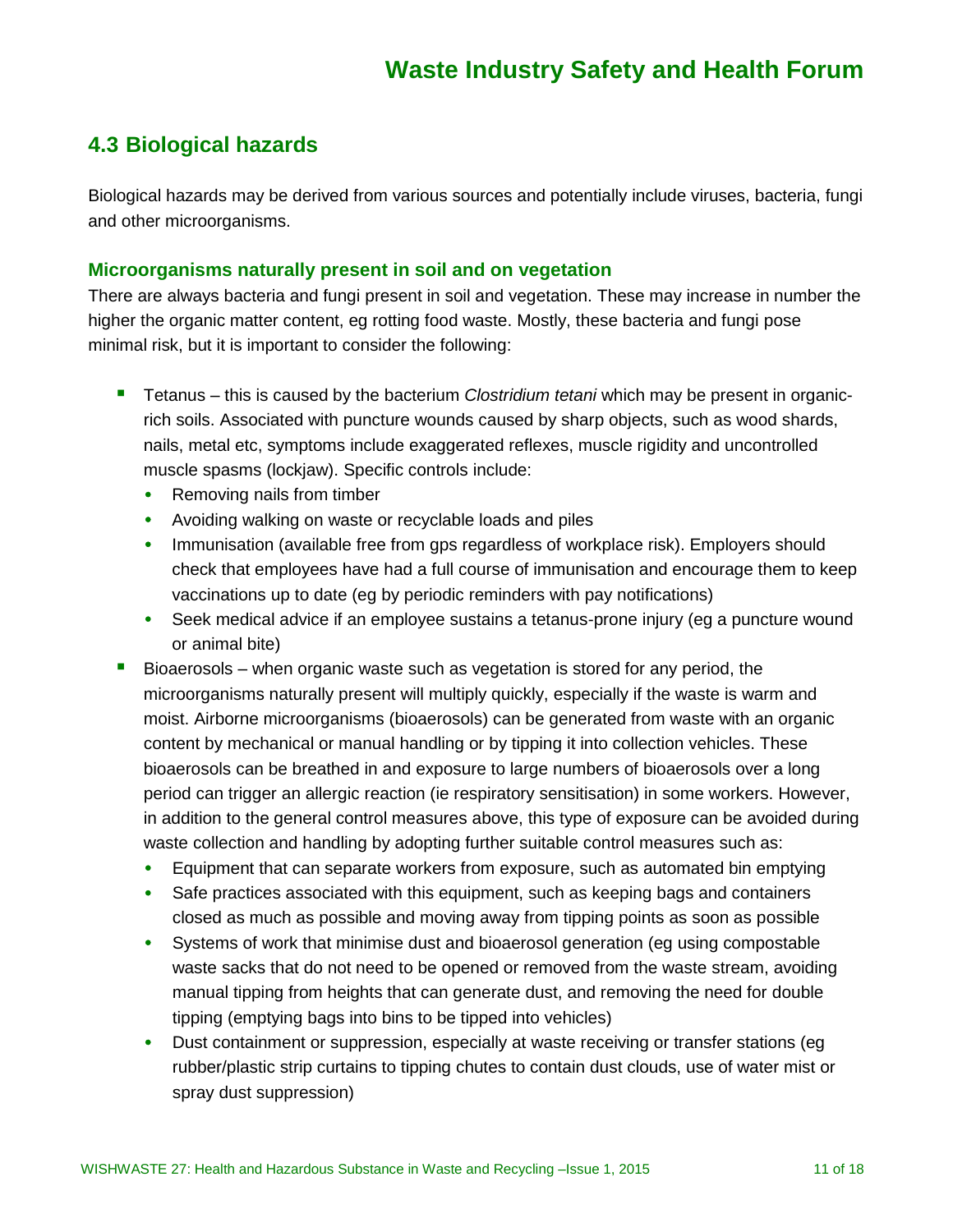- Wearing suitable respiratory protective equipment if employees are likely to be working for long periods in a dusty environment (such equipment would need to be worn in accordance with manufacturers' instructions and kept clean and well maintained)
- Health surveillance: decisions on the appropriate form and extent of suitable health surveillance should be related to the particular circumstances of exposure (level, frequency and duration) and the degree of risk identified by the COSHH assessment. Decisions on the appropriate form of health surveillance may require the advice of an occupational health professional

For further information on bioaerosols associated with composting activities (where there is potential for greater concentrations to be present) see [www.hse.gov.uk/waste/composting.htm](http://www.hse.gov.uk/waste/composting.htm) .

#### **Microorganisms from human or animal waste**

This includes human faeces in nappies, incontinence pads or stoma bags and animal waste such as pet faeces in the contents of litter trays, and bedding (eg in hutches). Typical microorganisms in such waste include:

- Faecally derived organisms such as:
	- *E coli*, *Campylobacter*, *Salmonella* and other bacteria, and viruses that cause gastroenteritis. These can be transmitted via hand-to-mouth contact with faeces or contaminated materials, resulting in diarrhoea, vomiting and fever
	- Hepatitis A this is transferred by ingestion of infected faeces. It causes flu-like symptoms, abdominal pain or jaundice
- Parasites associated with pet faeces such as:
	- Toxoplasma **–** a parasite found in cat faeces in particular, which causes the infection toxoplasmosis. The effects are usually minor in healthy people but rarely the infection can be transmitted from a pregnant woman to her unborn child, who can suffer serious effects
	- Toxocara **–** this causes toxocariasis. This is a rare disease transmitted from dog or cat faeces. Infection causes abdominal pain and, in very isolated cases, the parasite can infect the eye, as well as the lungs, liver and brain

The main route of transmission is hand-to-mouth contact with faeces or faecally contaminated material. As well as the general control measures, other relevant, specific control measures include:

- Wearing gloves
- **Encouraging householders to securely wrap faecal matter (nappies, pet waste and litter) before** placing it in domestic waste
- **Encouraging or offering employees a vaccination against hepatitis A if a risk assessment** reveals exposure to, including contamination with, human faecal matter is likely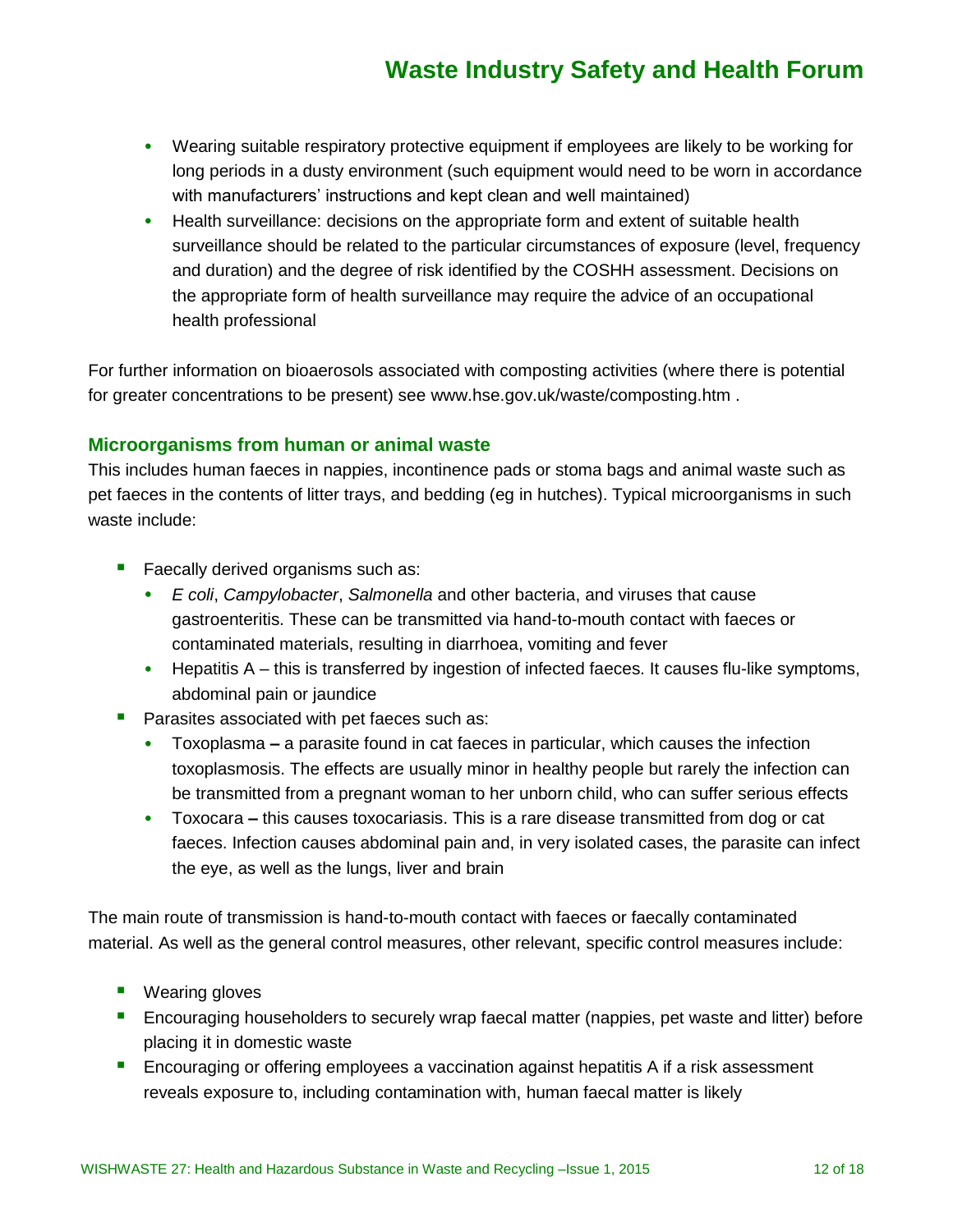More information on offensive/hygiene waste can be found in Managing offensive/hygiene waste.

#### **Microorganisms from animal infestations (such as rodents)**

Diseases transmitted from animals to humans are also known as zoonoses. The main one potentially associated with waste material is leptospirosis.

- **Leptospirosis (Weil's disease) this is a waterborne infection associated with rat's urine.** Transmission is mainly through cuts and scratches in direct contact with contaminated water. Symptoms include fever, headache, vomiting and muscle pain, possibly leading to jaundice, meningitis and kidney damage. As well as general controls, relevant, specific control measures include:
	- Good rodent control at transfer and sorting sites
	- Wearing suitable protective clothing, eg gloves, footwear, trousers
	- Avoiding handling bags/other receptacles accessible to rats without hand/forearm protection
	- Encouraging workers to report symptoms to their doctor straight away. The pocket card *leptospirosis: are you at risk?* is useful for them

#### **Blood-borne viruses**

These are transmitted through direct contact with contaminated body fluids in needles/syringes/other clinical waste and include:

 $\blacksquare$  Hepatitis B and C and HIV – hepatitis B and C may cause acute inflammation of the liver (hepatitis). HIV may cause acquired immune deficiency (AIDS). Infection is possible through accidental contamination by a sharp object, such as a discarded needle, or from clinical waste incorrectly entering the general waste stream. In addition to the general controls outlined previously, specific controls to help manage the risk of infection from needle stick and 'sharps' injuries outlined below

# **5. Managing the risk of infection from needle stick and 'sharps' injuries**

### **5.1 Risk of infection**

Needles and other sharp clinical devices, such as scalpel blades (known as 'sharps' ), which have been disposed of correctly as clinical waste, will be handled by specialist hazardous waste companies using established safe procedures and should pose no risk. Despite this, workers can be exposed to discarded needles and other 'sharps' during waste and recycling collection, and sorting activities. The actual risk of infection depends on: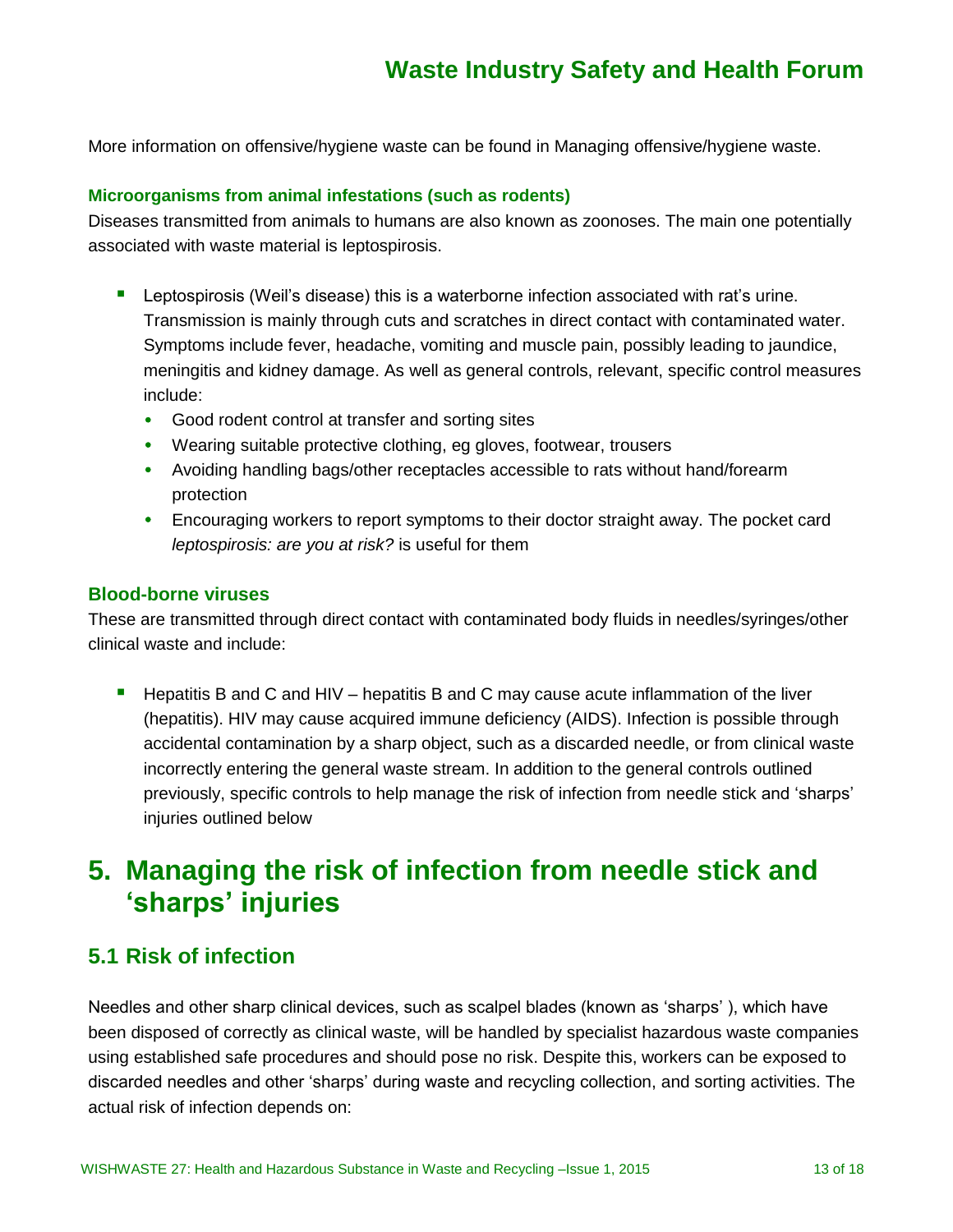- **Number 1** Whether the needle contains blood residues
- **Num** Whether the needle user was infected with hepatitis or HIV viruses
- How much infected material enters the bloodstream (eg a needle attached to a syringe containing blood is likely to be a higher risk than a detached needle)
- **How infective the material is (viruses will die at differing speeds when outside the body)**

### **5.2 Control measures**

#### **Separate the worker from the hazard**

To separate the worker from the hazard, use:

- Rigid containers (eg wheelie bins) instead of plastic sacks
- Non-manual waste handling procedures

#### **If manual handling of waste cannot be avoided**

Use the following measures if manual handling cannot be avoided:

- **Provide suitable puncture/cut-resistant gloves and clothing to help protect hands/arms/legs**
- **If inform employees they should assume any discarded needles could potentially be infected and** treat accordingly (in particular, do not attempt to re-sheath individual needles)
- **Provide appropriate tools for picking up needles, eg pincer tools/tongs/litter picker/tweezers,** dustpan and hand brush
- **Provide an appropriate, secure container (sharps box) for sharps disposal and have a policy** and procedure in place for their safe disposal
- **Provide appropriate first-aid equipment, details of the nearest accident and emergency dept**
- **Offer hepatitis B immunisation for staff if the risk assessment warrants it (seek advice from** your organisation's occupational health physician/adviser). There is no immunisation available for hepatitis C or HIV

#### **Dealing with needle stick and sharps incidents**

To deal with needle stick and sharps incidents:

- **E** Encourage the wound to bleed, ideally by holding it under running water. Do not suck it
- Wash the wound using running water and soap, but do not scrub it
- If water is not available, use cleansing wipes from a first-aid kit. Cover the wound with a dry plaster/dressing
- Seek medical advice immediately send the person to the nearest accident and emergency department as soon as the wound has been cleaned and covered, so that an assessment can be made about any further treatment and/or immunisation for: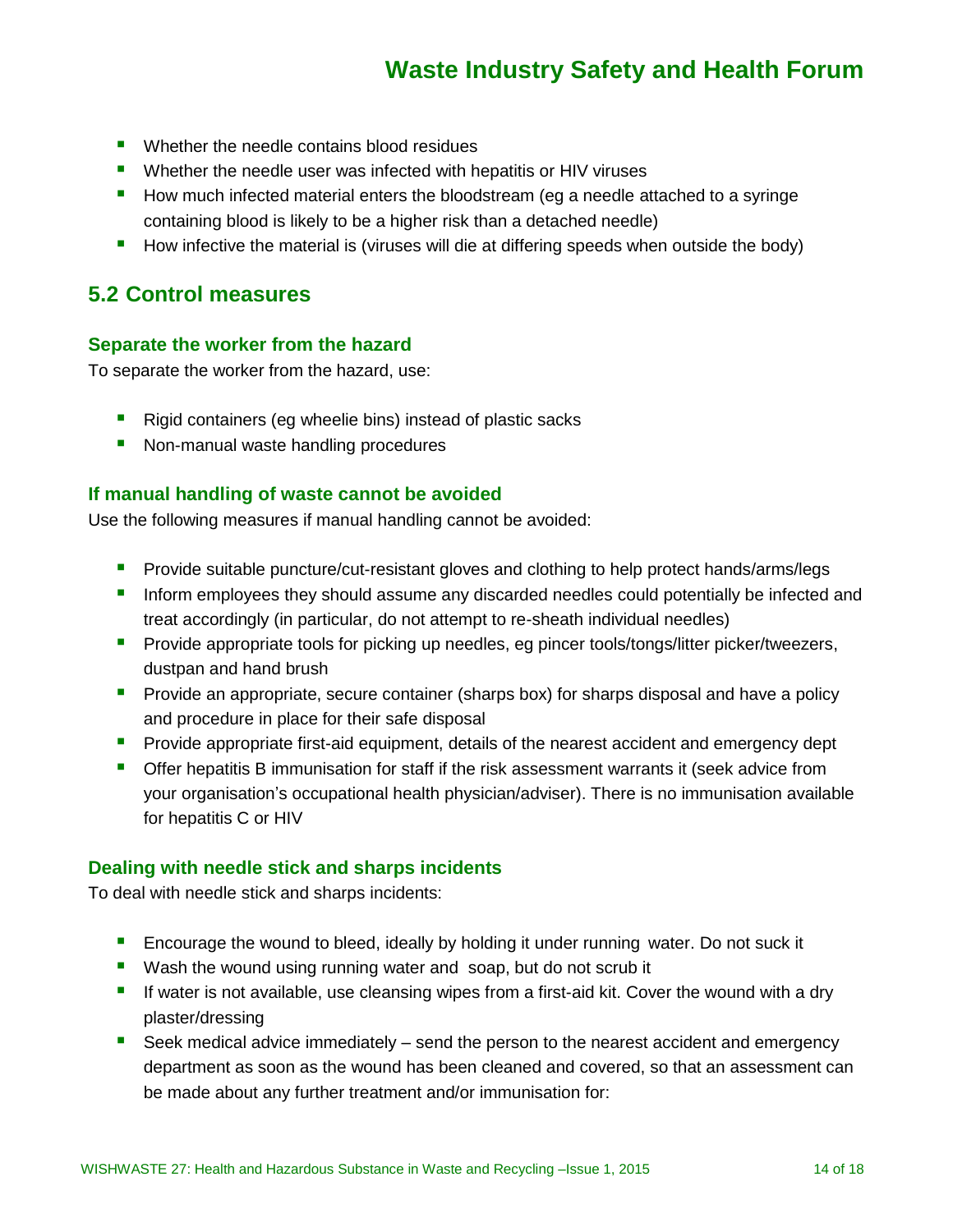- Hepatitis B, post-exposure prophylaxis (PEP)
- HIV (treatment to reduce the risk of HIV infection)
- Treatment for general wound infection
- Formally record the incident, including details of the action taken
- Report the incident to the enforcing authority if necessary

#### **Assess the risks further**

To assess risks further:

- **If** Implement a needle finds reporting system
- **Use this system to identify places where risks are highest, so these can be targeted for** additional precautions and controls

#### **Provide information to employees**

Employers should consider providing employees with information cards highlighting what to do, eg:

#### **Example of the type of information to provide to employees Disposal of needles**

- Be alert! Look for obvious needles before handling waste
- Always wear suitable gloves even when using tools to move needles. Don't rely on gloves to give total protection, but they can help stop punctures through accidental contact
- Don't try to re-sheath needles
- Sweep up needles with a dust pan and brush, or use a pincer tool.
- Place needles in a sharps box take the sharps box to the needle, not the needle to the box (where possible). Try to put the box on an even surface before opening it to put the needle in
- Do not overfill sharps boxes or try to push the contents down. Before disposal, seal boxes and dispose of them in line with your organisation s instructions
- Inform your line managers of any needles you have found as soon as possible

#### **Action after a puncture wound from a needle**

- **First, encourage the wound to bleed, ideally by holding it under running water. Do not suck it**
- Wash the wound using running water and soap, but do not scrub it
- If water is not available, you should use cleansing wipes from a first-aid kit. Cover the wound with a dry plaster/dressing
- Seek medical advice **immediately** go to the nearest accident and emergency department as soon as the wound has been cleaned and covered, so they can make an assessment about any further treatment and/or immunisation for hepatitis B, treatment to reduce risk of HIV infection and treatment for general wound infection
- $\blacksquare$  Report the incident to your employer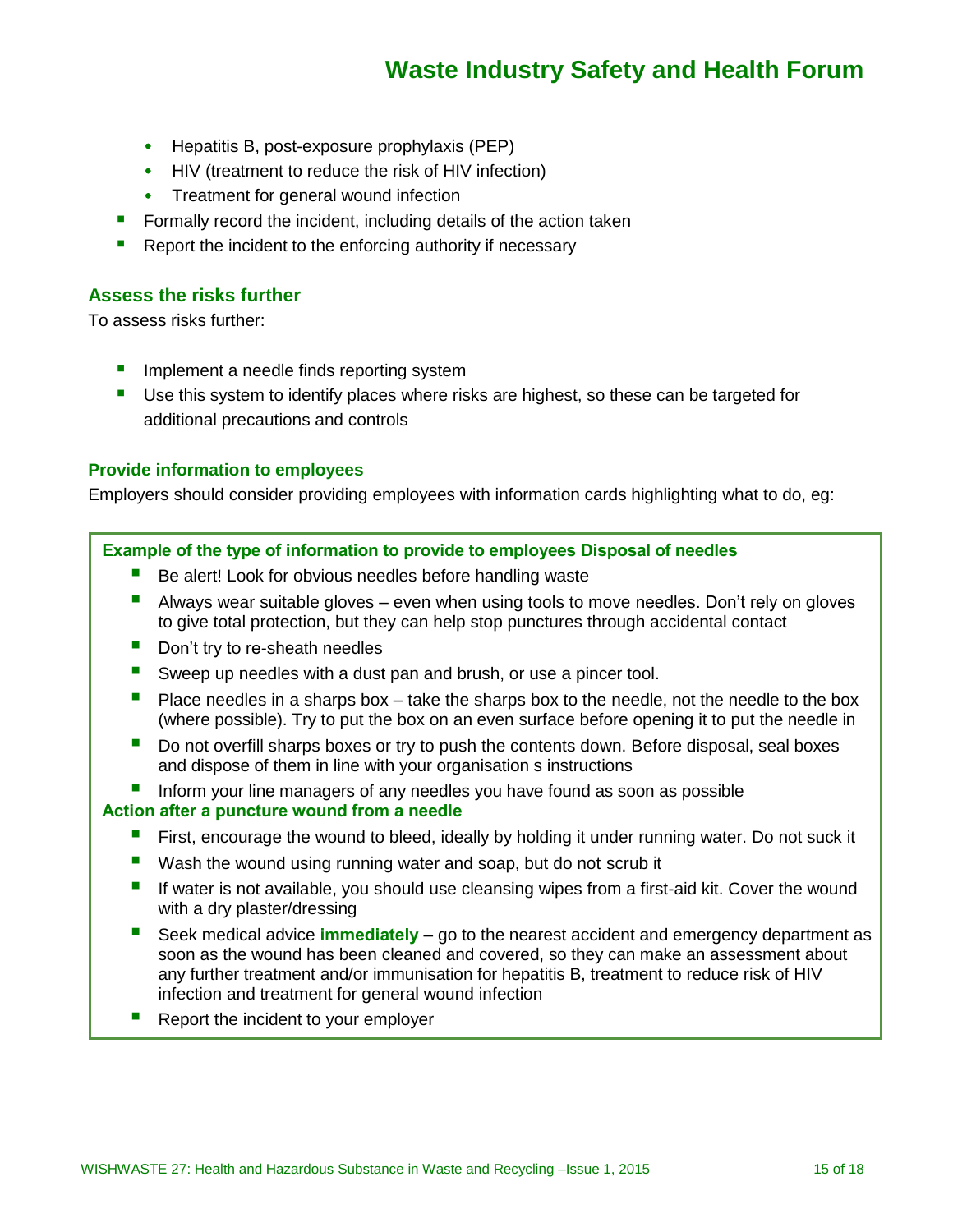# **6. Further reading and information**

Stay clean – stay healthy. Looking after your health in the waste/ recycling industry INDG415 HSE Books 2007 [www.hse.gov.uk/pubns/indg415.pdf](http://www.hse.gov.uk/pubns/indg415.pdf)

Control of substances hazardous to health (COSHH. The Control of Substances Hazardous to Health Regulations 2002 (as amended). Approved Code of Practice and guidance L5 (Sixth edition) HSE Books 2013 ISBN 978 0 7176 6582 2 [www.hse.gov.uk/pubns/books/l5.htm](http://www.hse.gov.uk/pubns/books/l5.htm)

Health and safety training: A brief guide Leaflet INDG345(rev1) HSE Books 2013 [www.hse.gov.uk/pubns/indg345.htm](http://www.hse.gov.uk/pubns/indg345.htm)

Health and safety training: Guidelines for the waste management and recycling sector Waste21 HSE Books 2007 [www.hse.gov.uk/pubns/waste21.pdf](http://www.hse.gov.uk/pubns/waste21.pdf)

Reporting accidents and incidents at work: A brief guide to the Reporting of Injuries, Diseases and Dangerous Occurrences Regulations 2013 (RIDDOR) Leaflet INDG453(rev1) HSE Books 2013 [www.hse.gov.uk/pubns/indg453.htm](http://www.hse.gov.uk/pubns/indg453.htm)

Consulting employees on health and safety: A brief guide to the law Leaflet INDG232(rev2) HSE Books 2013 [www.hse.gov.uk/pubns/indg232.htm](http://www.hse.gov.uk/pubns/indg232.htm)

Managing skin exposure risks at work HSG262 HSE Books 2009 ISBN 978 0 7176 6309 5 [www.hse.gov.uk/pubns/books/hsg262.htm](http://www.hse.gov.uk/pubns/books/hsg262.htm)

Preventing contact dermatitis at work Leaflet INDG233(rev1) HSE Books 2007 [www.hse.gov.uk/pubns/indg233.htm](http://www.hse.gov.uk/pubns/indg233.htm)

Keep your top on: Health risks from working in the sun Leaflet INDG147(rev1) HSE Books 1998 [www.hse.gov.uk/pubns/indg147.pdf](http://www.hse.gov.uk/pubns/indg147.pdf)

Managing offensive/hygiene waste Waste22 HSE Books 2009 [www.hse.gov.uk/pubns/waste22.pdf](http://www.hse.gov.uk/pubns/waste22.pdf)

Leptospirosis: Are you at risk? INDG84(rev1) HSE Books 2011 [www.hse.gov.uk/pubns/indg84.htm](http://www.hse.gov.uk/pubns/indg84.htm)

A step by step guide to COSHH assessment HSG97 (Second edition) HSE Books 2004 ISBN 978 0 7176 2785 1 [www.hse.gov.uk/pubns/books/hsg97.htm](http://www.hse.gov.uk/pubns/books/hsg97.htm)

Working with substances hazardous to health: A brief guide to COSHH Leaflet INDG136(rev5) HSE Books 2012 [www.hse.gov.uk/pubns/indg136.htm](http://www.hse.gov.uk/pubns/indg136.htm)

Health and safety training: A brief guide Leaflet INDG345(rev1) HSE Books 2013 [www.hse.gov.uk/pubns/indg345.htm](http://www.hse.gov.uk/pubns/indg345.htm)

Blood-borne viruses in the workplace: Guidance for employers and employees Leaflet INDG342 HSE Books 2001 [www.hse.gov.uk/pubns/indg342.htm](http://www.hse.gov.uk/pubns/indg342.htm)

Working with sewage: The health hazards A guide for employees INDG197 HSE Books 1995 [www.hse.gov.uk/pubns/indg197.pdf](http://www.hse.gov.uk/pubns/indg197.pdf)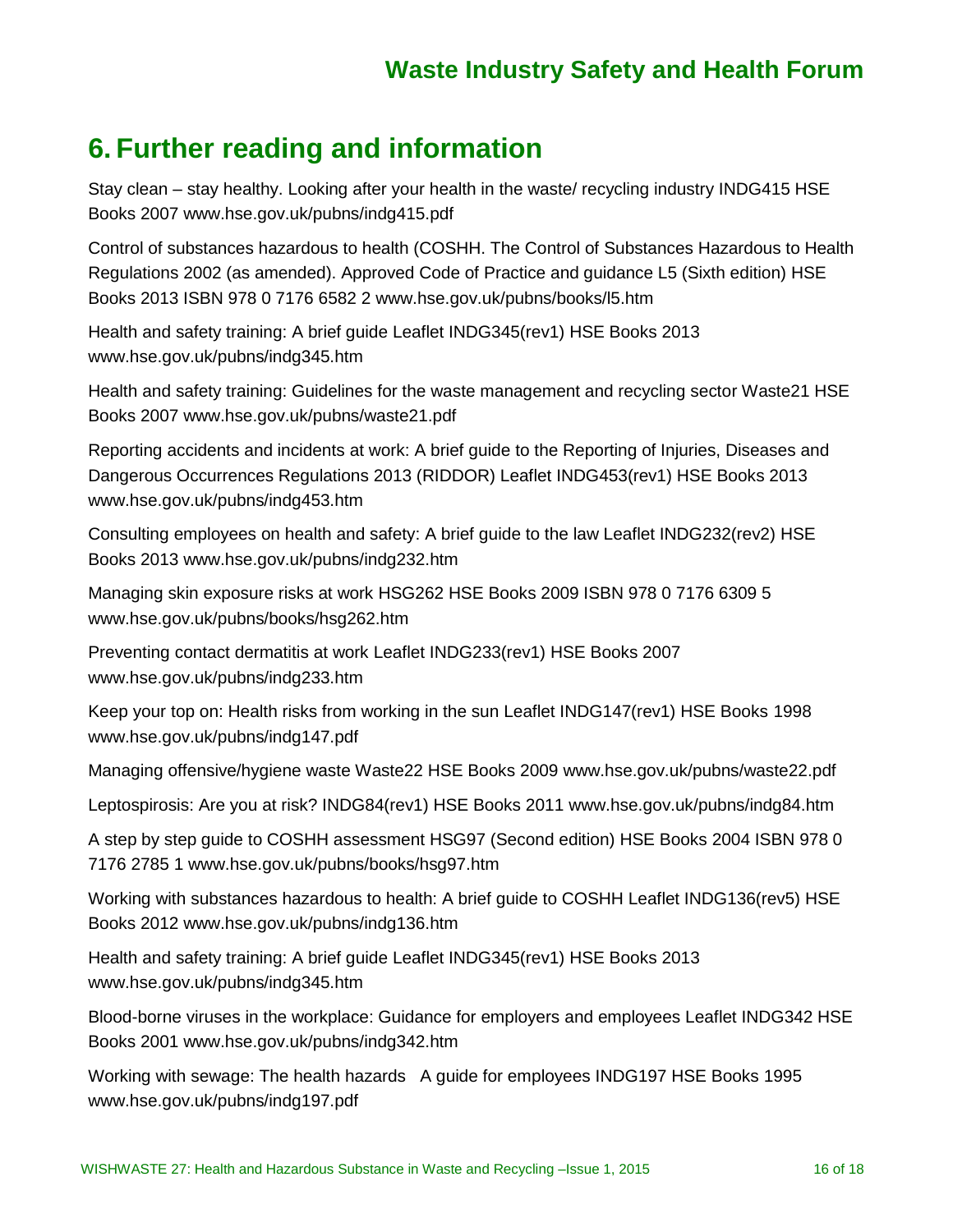Advisory Committee on Dangerous Pathogens Infection at work: Controlling the risks Department of Health 2003 [www.hse.gov.uk/pubns/infection.pdf](http://www.hse.gov.uk/pubns/infection.pdf)

Advisory Committee on Dangerous Pathogens Protection against bloodborne infections in the workplace: HIV and hepatitis HSE 2009 [www.hse.gov.uk/biosafety/diseases/bbv.pdf](http://www.hse.gov.uk/biosafety/diseases/bbv.pdf)

BS EN ISO 2390 7:2012 Sharps injury protection. Requirements and test methods. Sharps containers British Standards Institution

BS EN 388: 2003 Protective gloves against mechanical risks British Standards Institution

HSE website: [www.hse.gov.uk](http://www.hse.gov.uk/)

HSE's waste website: [www.hse.gov.uk/waste](http://www.hse.gov.uk/waste)

HSE's biosafety website: [www.hse.gov.uk/biosafety](http://www.hse.gov.uk/biosafety)

HSE's COSHH website: [www.hse.gov.uk/coshh](http://www.hse.gov.uk/coshh)

HSE's health surveillance website: [www.hse.gov.uk/health-surveillance](http://www.hse.gov.uk/health-surveillance)